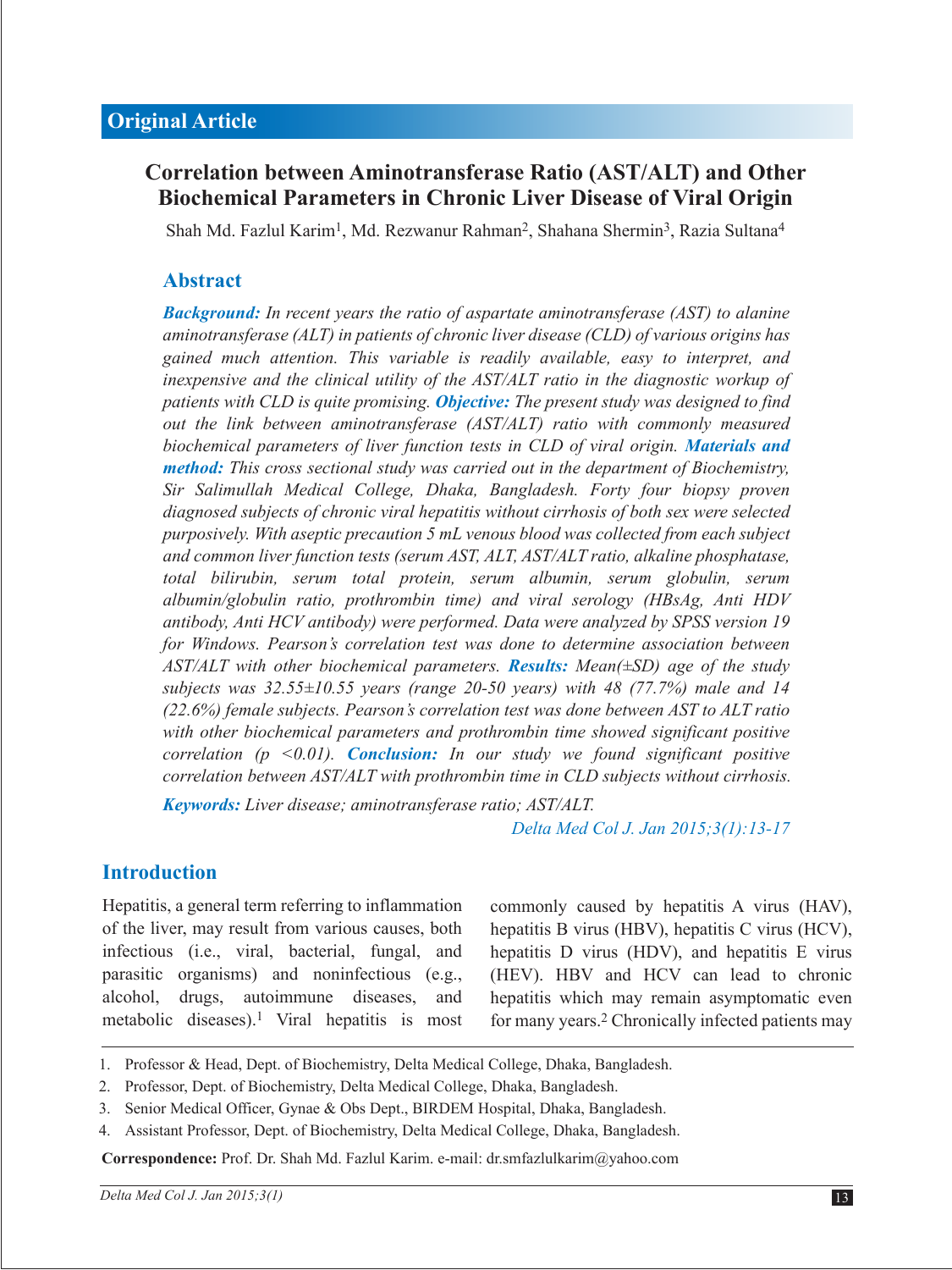go on to develop cirrhosis and hepatocellular carcinoma (HCC).3 Primary HCC can develop in a patient who has been infected with HBV or HCV anywhere from 9 to 35 years later.2 Furthermore, chronic hepatitis carriers remain infectious and may transmit the disease for many years.<sup>1</sup> Chronic hepatitis is more common in HCV infections  $(85%)$  than in HBV infections  $(5-10%)$ . About 70% of persons infected with HCV develop chronic liver disease; about 20% of patients develop cirrhosis of the liver, and 20% of cirrhotic patients experience liver failure. Only 10% of patients with chronic HBV develop cirrhosis of the liver and liver failure  $2, 4$ 

In the Middle East and the Indian subcontinent, an estimated 2-5% of the general population is chronically infected with HBV, whereas it is less than 1% of the population in Western Europe and North America. HCV infection is also a major global health problem with an estimated 170 million people chronically infected and 3-4 million people get new infections each year.5 In Bangladesh, there is paucity of information on the prevalence of HBV and HCV infections among general population. A study conducted in Dhaka in 2006 revealed prevalence of HBV and HCV infections to be 6.5% and 0.2% respectively.6 Chronic viral hepatitis costs (diagnostic, therapeutic, and follow-up) are a major health and economic concern. Therefore, simple, reproducible, low-cost, and noninvasive variables are needed to improve the care and follow-up of these patients. Chronic viral hepatitis is usually detected by elevated liver enzyme levels (AST and ALT). In recent years the ratio of aspartate aminotransferase to alanine aminotransferase (AST/ALT ratio) has been evaluated in different studies7-12 conducted on patients with acute and also chronic liver disease (CLD) of various origins. These variables are readily available, easy to interpret, and inexpensive and the clinical utility of the AST/ALT ratio in the diagnostic workup of patients with chronic HCV infection is supported by several studies $11,13-15$  conducted in different countries evaluating populations with various epidemiologic and ethnic backgrounds.

The present study was designed to find out the link between aminotransferase (AST/ALT) ratio with commonly measured biochemical parameters of liver function tests in CLD of viral origin.

## **Materials and method**

This cross sectional study was undertaken in the department of Biochemistry, Sir Salimullah Medical College, Dhaka, Bangladesh. Forty four biopsy proven diagnosed subjects of chronic viral hepatitis without cirrhosis of both sex were selected purposively. Chronic hepatitis B was diagnosed on the basis of elevated serum aminotransferase activities, the presence of hepatitis B surface antigen (HBsAg) in serum for at least 6 months, the absence of antibody to the hepatitis D virus (Anti HDV ab) and compatible hepatic histology. Chronic hepatitis D was diagnosed on the basis of elevated serum aminotransferase activities, presence of hepatitis B surface antigen in serum together with high titre of anti HDV ab and compatible hepatic histology. Chronic hepatitis C was diagnosed on the basis of a definite history of parenteral drug abuse or history of transfusion of blood/blood products, elevations in serum aminotransferase activities and high titre of antibody to hepatitis C virus (Anti HCV ab) for at least 6 months and compatible hepatic histology. Alcoholic subjects were excluded from this study.

Serum alanine aminotransferase (ALT), aspartate aminotransferase (AST), AST/ALT ratio, alkaline phosphatase, total bilirubin, serum total protein, serum albumin, serum globulin, serum albumin/globulin (A/G) ratio and prothrombin time were determined. Data were analyzed by SPSS version 19 for Windows. Pearson's correlation test was done to determine association between AST/ALT with other biochemical parameters. p <0.05 was considered as the level of significance.

## **Results**

Total 44 subjects with mean(±SD) age of 32.55±10.55 years, between 20 and 50 years age range and having CLD of viral origin without cirrhosis were included in this study. Among the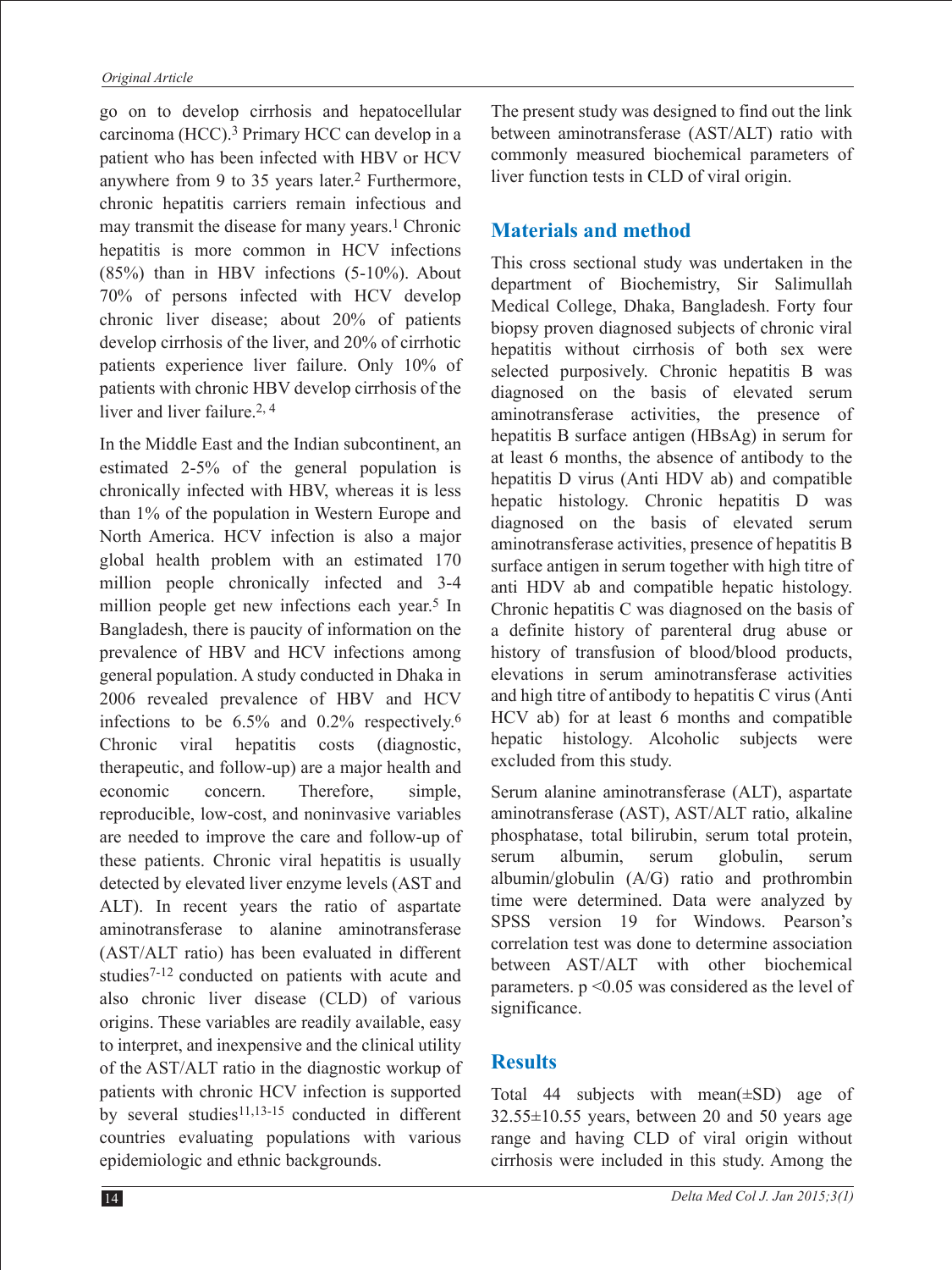study subjects 48 (77.7%) were male and 14  $(22.6\%)$  were female.

Common liver function tests including serum bilirubin, serum aminotransfereses (ALT and AST), serum total protein, serum albumin, serum globulin, serum alkaline phosphatase and proththombin time were measured. Ratio between AST to ALT and albumin to globulin were also calculated obtained from the measurement. (Table I)

**Table I: Distribution of parameters of liver function test**

| <b>Parameters</b>                    | $Mean \pm SD$<br>(Range)            |
|--------------------------------------|-------------------------------------|
| AST (U/L)                            | $174.15 \pm 155.03$<br>$(26 - 590)$ |
| ALT(U/L)                             | $245.20 \pm 170.25$                 |
| <b>AST/ALT</b>                       | $(85.45 - 650)$<br>$0.72 \pm 0.2$   |
| Total bilirubin $(\mu \text{mol/L})$ | $0.33 - 1.07$<br>19.95±14.98        |
| Total protein (gm/dL)                | $(10.0 - 67.0)$<br>$7.88 \pm 0.49$  |
| Albumin $(gm/dL)$                    | $(6.8 - 8.6)$<br>$4.30 \pm 65$      |
| Globalin (gm/dL)                     | $(3.05 - 5.30)$<br>$3.64 \pm .56$   |
| Albumin/Globulin                     | $(2.60 - 5.25)$<br>$0.89 \pm 0.28$  |
|                                      | $(0.53 - 1.67)$<br>277.86±290.77    |
| Alkaline phosphatase $(U/L)$         | $(86.0 - 1442.0)$                   |
| Prothombin time (Second)             | $14.55 \pm 1.29$<br>$(13.0 - 18.0)$ |

Pearson's correlation test was done between AST to ALT ratio with other routinely measured biochemical parameters. With no other parameter except prothrombin time showed significant positive correlation. (Table II).

**Table II: Correlation between AST/ALT with other parameters of liver function test**

| <b>Parameters</b>    | <b>Correlation</b><br>coefficient value | p value |
|----------------------|-----------------------------------------|---------|
| Total bilirubin      | 0.22                                    | >0.05   |
| Total protein        | $-0.10$                                 | >0.05   |
| Albumin              | $-0.13$                                 | >0.05   |
| Globulin             | 0.13                                    | >0.05   |
| Albumin/Globulin     | 0.08                                    | >0.05   |
| Alkaline phosphatase | 0.14                                    | >0.05   |
| Prothrombin time     | 0.43                                    | < 0.01  |

#### **Discussion**

In this study an attempt was taken to find the correlation between AST to ALT ratio, getting from the most commonly measured parameters in all sorts of liver dysfunction with other routinely measured biochemical parameters. Though the parameters which were performed in our study should be carried out routinely, in perspective of our country, the reality is different. In common practice only serum AST and ALT along with serum bilirubin are done. But it can never be over ruled the necessity of different parameters in different situations.

Reversal of AST/ALT ratio is an important diagnostic and prognostic tool for CLD patients as it can be detected even without any other manifestation of cirrhotic changes of liver.<sup>11</sup> The usefulness and diagnostic ability of the AST/ALT ratio in patients with HCV-related CLD has been studied extensively over past two decades.11,13,14,16 A study done by Giannini et al.17 revealed that the AST/ALT ratio is correlated with both histologic stage and clinical evaluation in patients with HCV-related CLD and progressive liver functional impairment is reflected by an increase in the AST/ALT ratio. Though liver biopsy is considered the gold standard for assessing patients of chronic hepatitis for cirrhosis but has its own drawbacks and inconvenience.<sup>18-20</sup> So by using the AST/ALT ratio we can negate the necessity of doing the cumbersome procedure.

Some researchers have combined some other parameters like prolonged prothrombin time and low platelet count with the reversed aminotransferase ratio and found either of the combinations to be more specific for diagnosis of CLD.21,22 Siddiqi et al.21 concluded that prolonged prothrombin time and reversed  $(AST/ALT > 1)$ ratio together can prove a more specific indicator with a high positive predictive value for the detection of hepatic cirrhosis in patients of chronic liver disease of viral origin.

In our study we found significant positive correlation between AST/ALT with prothrombin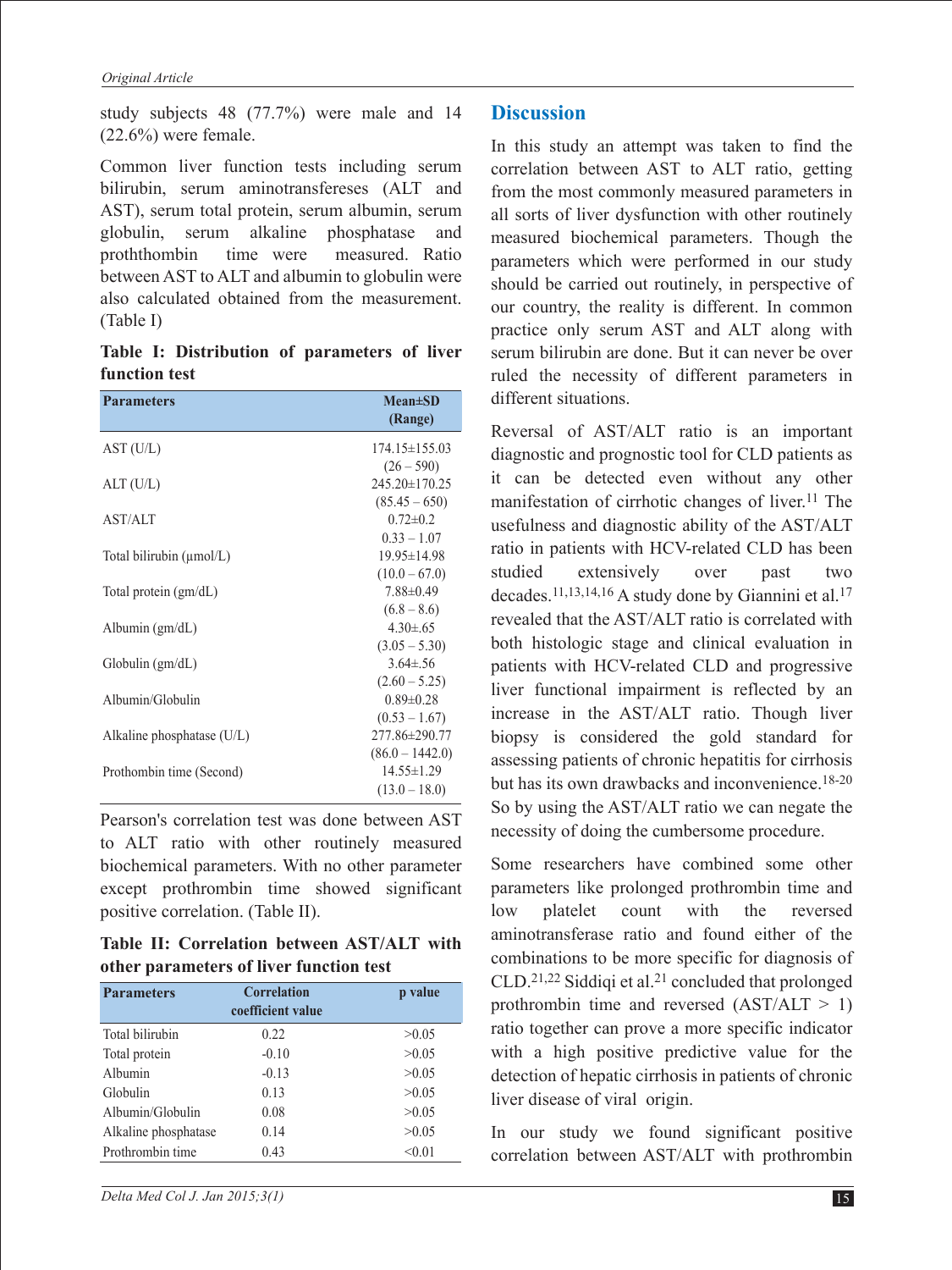time in CLD subjects without cirrhosis. It is of no debate that CLD is a progressive disease and cirrhotic changes will occur if no measure is taken. From above discussion it can be hypothesized that reversal of AST/ALT with the positively correlated prothrombin time and progression to cirrhosis from non cirrhotic change in CLD all lie in the single spectrum.

### **References**

- Buggs AM. Viral Hepatitis. Medscape [Internet] 2012 August 23 [cited 2014 March 20]. Available from: http://emedicine.medscape.com/article/7755 07-overview. 1.
- Chamberlain NR. Viral Hepatitis. Blood-Borne Hepatitis. Overview [Internet]. 2013 October 10 [cited 2014 March 20]. Available from: http://www.atsu.edu/faculty/ chamberlain /website/ lectures/lecture/hepatit2.htm. 2.
- Wasley A, Grytdal S, Gallagher K. Surveillance for 3. Acute Viral Hepatitis-United States, 2006. MMWR Surveill Summ. 2008;57(2):1-24.
- Seeff LB. Natural History of Hepatitis C. Am J Med. 1999;107(suppl S2):10S-15S. 4.
- WHO.int [Internet]. Hepatitis B. Factsheet 2014. Available from: http:// www.who.int/mediacentre /factsheets/fs204/en. 5.
- Ashraf H, Alam NH, Rothermundt C, Brooks A, Bardhan P, Hossain L, et al. Prevalence and Risk Factors of Hepatitis B and C Virus Infections in an Impoverished Urban Community in Dhaka, Bangladesh. BMC Infect Dis. 2010;10:208. 6.
- Cohen JA, Kaplan MM. The SGOT/SGPT Ratio an Indicator of Alcoholic Liver Disease. Dig Dis Sci. 1979;24(11):835-38. 7.
- 8. Gitlin N. The Serum Glutamic Oxaloacetic Transaminase/Serum Glutamic Pyruvic Transaminase Ratio as a Prognostic Index in Severe Acute Viral Hepatitis. Am J Gastroenterol. 1982;77(1):2-4.
- 9. Himmelstein DU, Woolhandler SJ, Adler RD. Elevated SGOT/SGPT Ratio in Alcoholic Patients with Acetaminophen Hepatotoxicity. Am J Gastroenterol. 1984;79(9):718-20.
- Williams ALB, Hoofnagle JH. Ratio of Serum 10. Aspartate to Alanine Aminotransferase in Chronic Hepatitis: Relationship to Cirrhosis. Gastroenterology. 1988;95(3):734-39.
- 11. Sheth SG, Flamm SL, Gordon FD, Chopra S. AST/ALT Ratio Predicts Cirrhosis in Patients with Chronic Hepatitis C Virus Infection. Am J Gastroenterol. 1998;93(1):44-48.
- 12. Sorbi D, Boynton J, Lindor KD. The Ratio of Aspartate Aminotransferase to Alanine Aminotransferase: Potential Value in Differentiating Nonalcoholic Steatohepatitis from Alcoholic Liver Disease Alcoholic Hepatitis and AST/ALT Ratio. Am J Gastroenterol. 1999;94:1018-22.
- 13. Park GJ, Lin BP, Ngu MC, Jones DB, Katelaris PH. Aspartate Aminotransferase: Alanine Aminotransferase Ratio in Chronic Hepatitis C Infection: Is It a Useful Predictor of Cirrhosis? J Gastroenterol Hepatol. 2000;15(4):386-90.
- 14. Anderson FH, Zeng L, Rock NR, Yoshida EM. An Assessment of the Clinical Utility of Serum ALT and AST in Chronic Hepatitis C. Hepatol Res. 2000;18(1):63-71.
- 15. Bonacini M, Hadi G, Govindarajan S, Lindsay KL. Utility of a Discriminant Score for Diagnosing Advanced Fibrosis or Cirrhosis in Patients with Chronic Hepatitis C Virus Infection. Am J Gastroenterol. 1997;92:1302-304.
- 16. Giannini E, Risso D, Testa R. Transportability and Reproducibility of the AST/ALT Ratio in Chronic Hepatitis C Patients. Am J Gastroenterol. 2001;96:918-19.
- Giannini E, Risso D, Botta F, Chiarbonello B, Fasoli 17. A, Malfatti F, et al. Validity and Clinical Utility of the Aspartate Aminotransferase - Alanine Aminotransferase Ratio in Assessing Disease Severity and Prognosis in Patients with Hepatitis C Virus - Related Chronic Liver Disease. Arch Intern Med. 2003;163(2):218-24.
- 18. Forman LM, Lucey MR. Predicting the Prognosis of Chronic Liver Disease: An Evolution from Child to MELD. Hepatology. 2001;33:473-75.